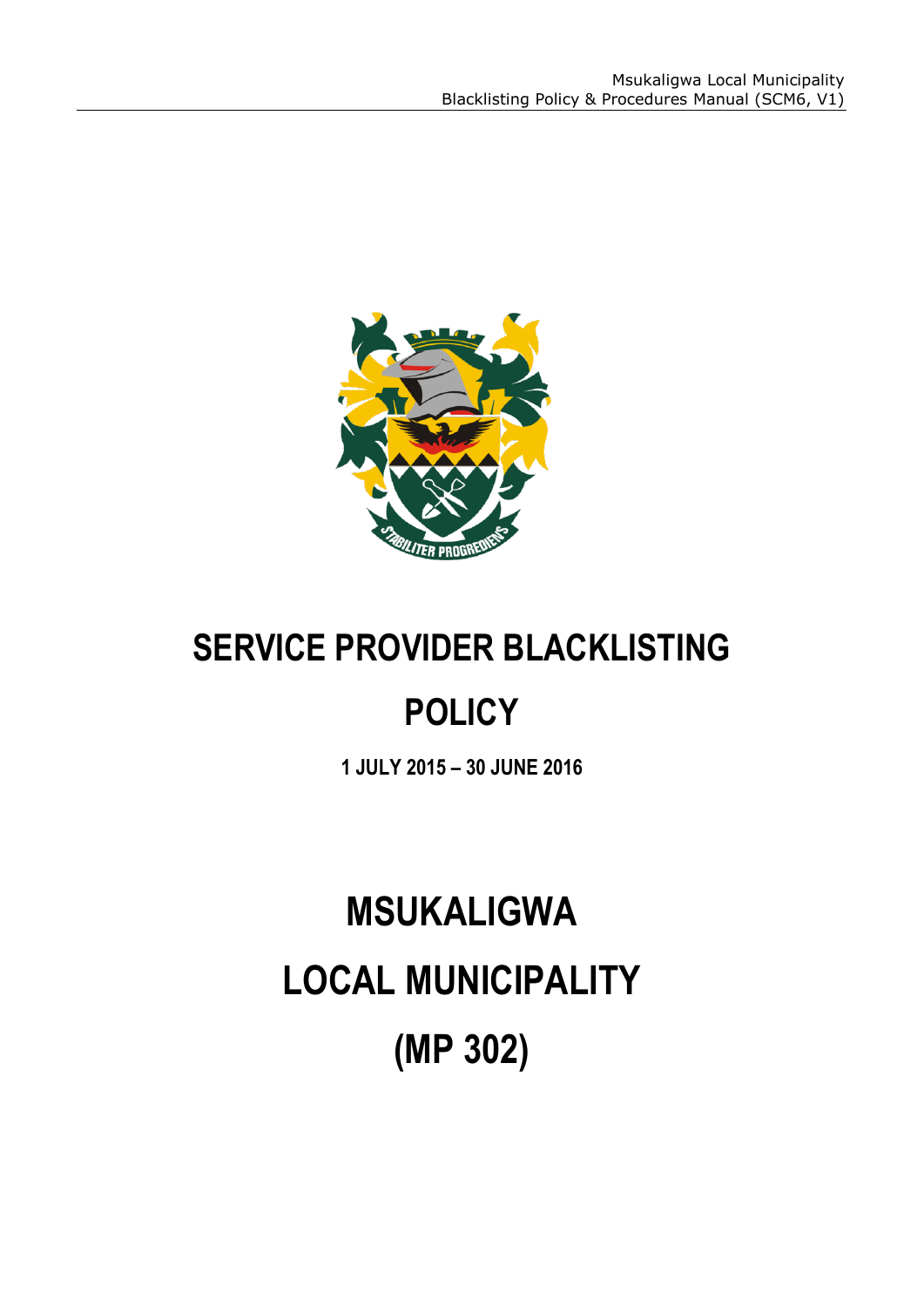# **Table of Contents**

| 1.  |                                                                |  |  |  |
|-----|----------------------------------------------------------------|--|--|--|
| 2.  |                                                                |  |  |  |
| 2.1 |                                                                |  |  |  |
| 2.2 |                                                                |  |  |  |
| 2.3 |                                                                |  |  |  |
| 3.  |                                                                |  |  |  |
| 3.1 |                                                                |  |  |  |
| 4.  |                                                                |  |  |  |
| 5.  |                                                                |  |  |  |
| 6.  |                                                                |  |  |  |
| 7.  |                                                                |  |  |  |
| 8.  |                                                                |  |  |  |
| 9.  |                                                                |  |  |  |
| 10. |                                                                |  |  |  |
| 11. |                                                                |  |  |  |
| 12. |                                                                |  |  |  |
| 13. |                                                                |  |  |  |
| 14. |                                                                |  |  |  |
| 15. | COMPOSITION OF BLACKLISTING COMMITTEE AND THE APPOINTMENT OF 9 |  |  |  |
| 16. |                                                                |  |  |  |
| 17. |                                                                |  |  |  |
| 18. |                                                                |  |  |  |
| 19. |                                                                |  |  |  |
| 20. |                                                                |  |  |  |
| 21. |                                                                |  |  |  |
|     |                                                                |  |  |  |
|     |                                                                |  |  |  |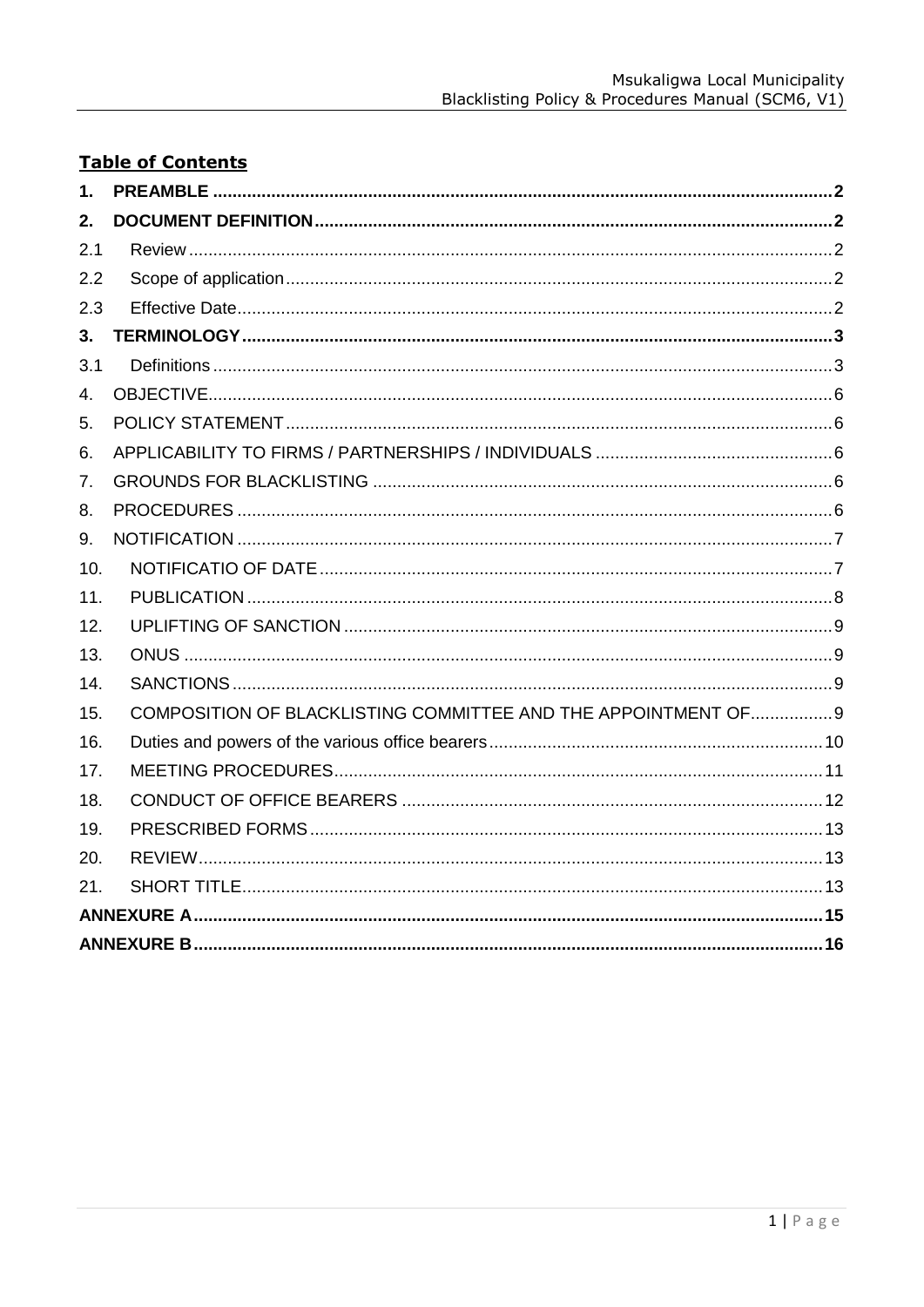# <span id="page-2-0"></span>**1. PREAMBLE**

The municipality is committed in terms of its procurement policies to acquire the best goods and services for the Council while also supporting small businesses, local economic development and previously disadvantaged service deliverers.

In order that these objectives are achieved, the standard of the goods and services delivered and the method of doing business must be of an acceptable standard.

This policy shall govern the blacklisting/restricting of defaulters at the following stages:

- a) registration on the municipality's database;
- b) during the bidding process, i.e. from the advertisement, until the award; and
- c) after the award of contracts, i.e. during the contract period or roll out.

# <span id="page-2-1"></span>**2. DOCUMENT DEFINITION**

# <span id="page-2-2"></span>**2.1 Review**

The policy shall be subjected to the review process after twelve months of its operation. The policy shall remain in operation during the review process.

The policy may also be reviewed at the instance of material changes necessitated by legislative developments.

# <span id="page-2-3"></span>**2.2 Scope of application**

This Policy shall apply to all employees of the Msukaligwa Local Municipality.

The Policy must where applicable be viewed in conjunction with the Code of Conduct for Municipal Staff Members (Schedule 2 of the Systems Act, attached as Annexure A), other national and provincial local government legislation, applicable collective agreements and existing conditions of service.

# <span id="page-2-4"></span>**2.3 Effective Date**

\_\_\_\_\_\_\_\_\_\_\_\_\_\_\_\_\_\_\_\_\_.

The Blacklisting Policy and Procedure Manual will come into effect from \_\_\_\_\_\_\_\_\_\_\_\_\_\_\_\_\_\_\_\_\_\_\_ as per Council resolution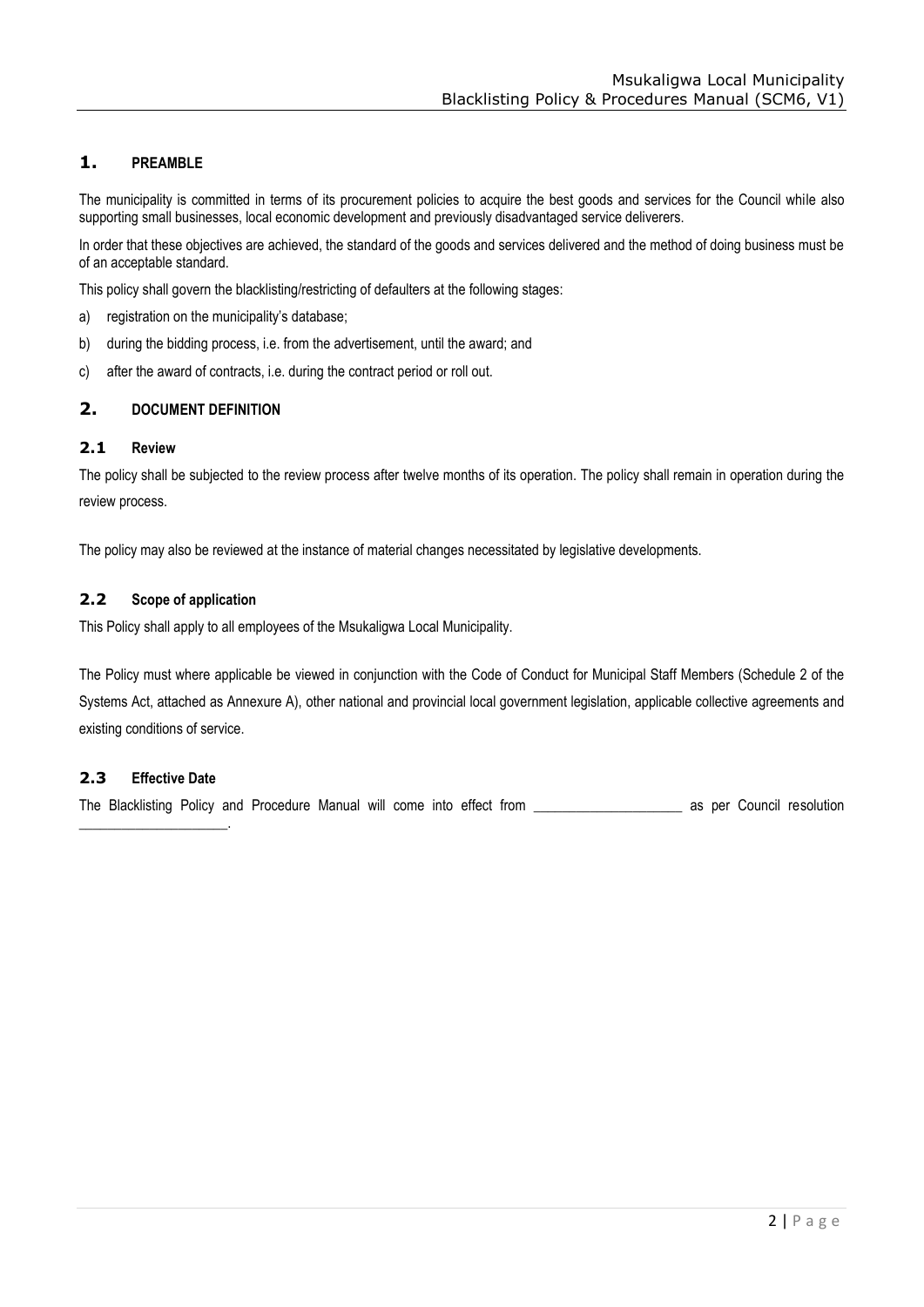# **3. TERMINOLOGY**

# **3.1 Definitions**

<span id="page-3-1"></span><span id="page-3-0"></span>

| Municipality       | Means the Msukaligwa Local Municipality.                                                                                                                                                            |
|--------------------|-----------------------------------------------------------------------------------------------------------------------------------------------------------------------------------------------------|
| Executive Mayor    | Means an Executive Mayor elected in terms of section 55 of the Municipal Structures Act 117 of<br>1998.                                                                                             |
| Speaker            | Means a Speaker elected in terms of section 36 of the Municipal Structures Act 117 of 1998.                                                                                                         |
| Mayoral Committee  | Means a Mayoral Committee member elected in terms of section 60 of the Municipal Structures<br>Act 117 of 1998.                                                                                     |
| Municipal Manager  | Means a person appointed by the Municipality in terms of section 82 of the Municipal Structures<br>Act and who are the Head of Administration and also the Accounting Officer for the Municipality. |
| Head of Department | Means a person appointed by the Municipality in terms of section 57 of the Municipal Structures<br>Act and who is the Head of a Department within the Msukaligwa Local Municipality.                |
| Official           | Means any other personnel appointed by the Msukaligwa Local Municipality on post levels 3 to<br>19.                                                                                                 |
| Mobile phone       | Means a portable cellular telephone used for electronic telecommunication and wireless<br>connection to the internet.                                                                               |
| 3G Data Card       | Means a wireless Internet connection modem used to connect to the internet and the<br>Msukaligwa Local Municipality's network.                                                                      |

"a*ppeal authority* shall mean an independent and impartial person appointed by the accounting officer in terms of section 57 of the supply chain management policy.

"applicant" shall mean a department or directorate with the Msukaligwa Local Municipality who lodged the complaint. "*Complainant*" shall have a corresponding meaning.

"award" shall mean the acceptance of a bid or proposal.

''*blacklisting/restricting'*' shall mean the act of disqualifying a person or an entity from participating in the procurement process of Msukaligwa Local Municipality.

''*blacklisting authority*'' shall mean the person/s or committee/s that have delegated authority to blacklist or restrict a tenderer/supplier/contractor.

"*'blacklisting period''* shall mean the period for which the tenderer is barred from participating in the procuring processes.

''*contract period*'' shall mean the duration of the contract as set out in the contract. "*delisting*" shall mean removal of a person/entity, after the period of blacklisting expires.

''*eligibility documents*'' shall mean:

 Tax clearance and municipal fee declarations and certificates certifying that the bidder has no undisputed commitments for municipal fees due to any municipality or overdue for a period of 30 days or more.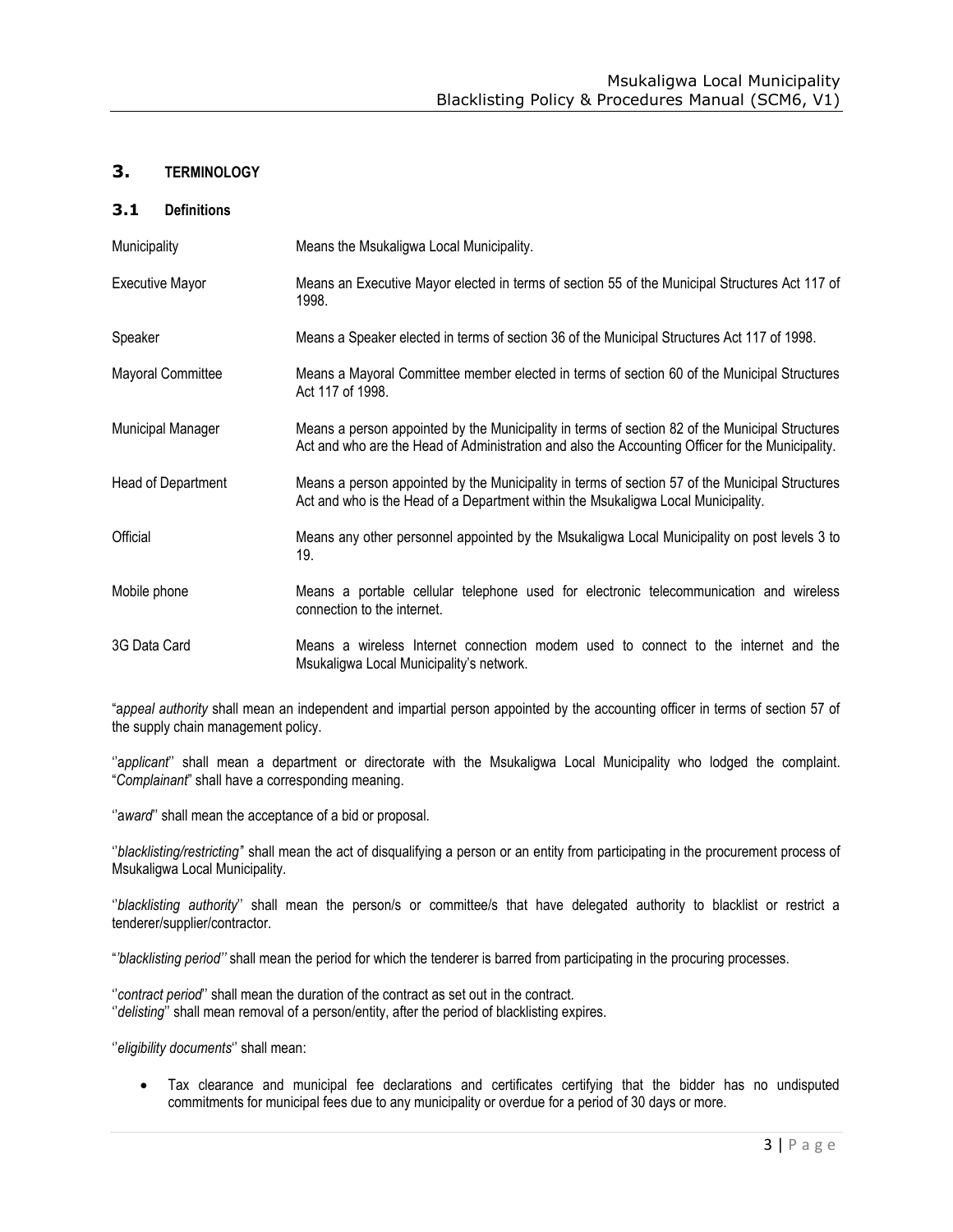- Declarations by tenderers certifying the correctness of information and certifying validity of authority to act (Regulation 14 of the Preferential Policy Framework Act 5 of 2000).
- Certificates declaring details of private or business interests in terms of Regulation 46(e) of the Supply Chain Management Regulations.
- CIDB certificates, (Construction Industry and Development Board accreditation certificates).
- Proof of registration of a company, close corporation, co-operative or any other document requiring formal registration.
- a) Any partnership agreement, joint venture, memorandum of articles of a company, association agreement or any other agreement establishing a business entity.
- b) Statement setting out details of work undertaken in the government/public sector/organs of state in the past five (5) years, including particulars of persons who assessed the work and who can be contacted to verify completion/non completion of the contract.
- c) Audited financial statements where applicable, or books of account.
- d) Or any other document prescribed by law or specifically requested by Msukaligwa Local Municipality.

''*executive directors*' shall mean a person appointed as director directly accountable to the Municipal Manager.

''*fronting*' shall mean companies with no black economic empowerment (BEE) status illegally claiming to be headed by previously disadvantaged individuals and claim false BEE credentials in order to win tenders contacts.

''*irregular practice*'' shall include, but not be limited to:

- e) Fronting;
- f) Misrepresentation on eligibility documents or application forms or any other returnable
- g) documents which contains information which will have a material bearing on the award;
- h) Attempt to bribe/bribing an official by monetary or non-monetary inducements or attempt
- i) to influence an official directly or indirectly involved with the procurement process, in
- j) order to:
	- obtain a tender;
	- retain a tender;
	- withdraw from a tender.
- k) Deliberately omitting information, or misrepresenting information which would have a bearing on the award of a tender;
- l) Committing of fraud or extortion in relation to the bidding process;
- m) Obtaining information on the contents of other bids in the same tender which one would not ordinarily be entitled to in terms of the Promotion of Access to Information Act;
- n) (PAIA) No. 2 of 2000, which information is in the possession and under the control of the municipality;
- o) Collusive tendering;
- p) Restrictive horizontal and vertical practices as defined by the Competition Act;
- q) Committing an exclusionary act as defined by the Competition Act; and
- r) Any other activity which is not specifically set out in this definition, but constitutes an unlawful or unfair/improper business practice.

*''municipality''* shall mean Msukaligwa Local Municipality or any municipal entities, whichever is applicable.

''*non-performance*'' shall mean default on a contract in the public/- government sector by willfully or negligently: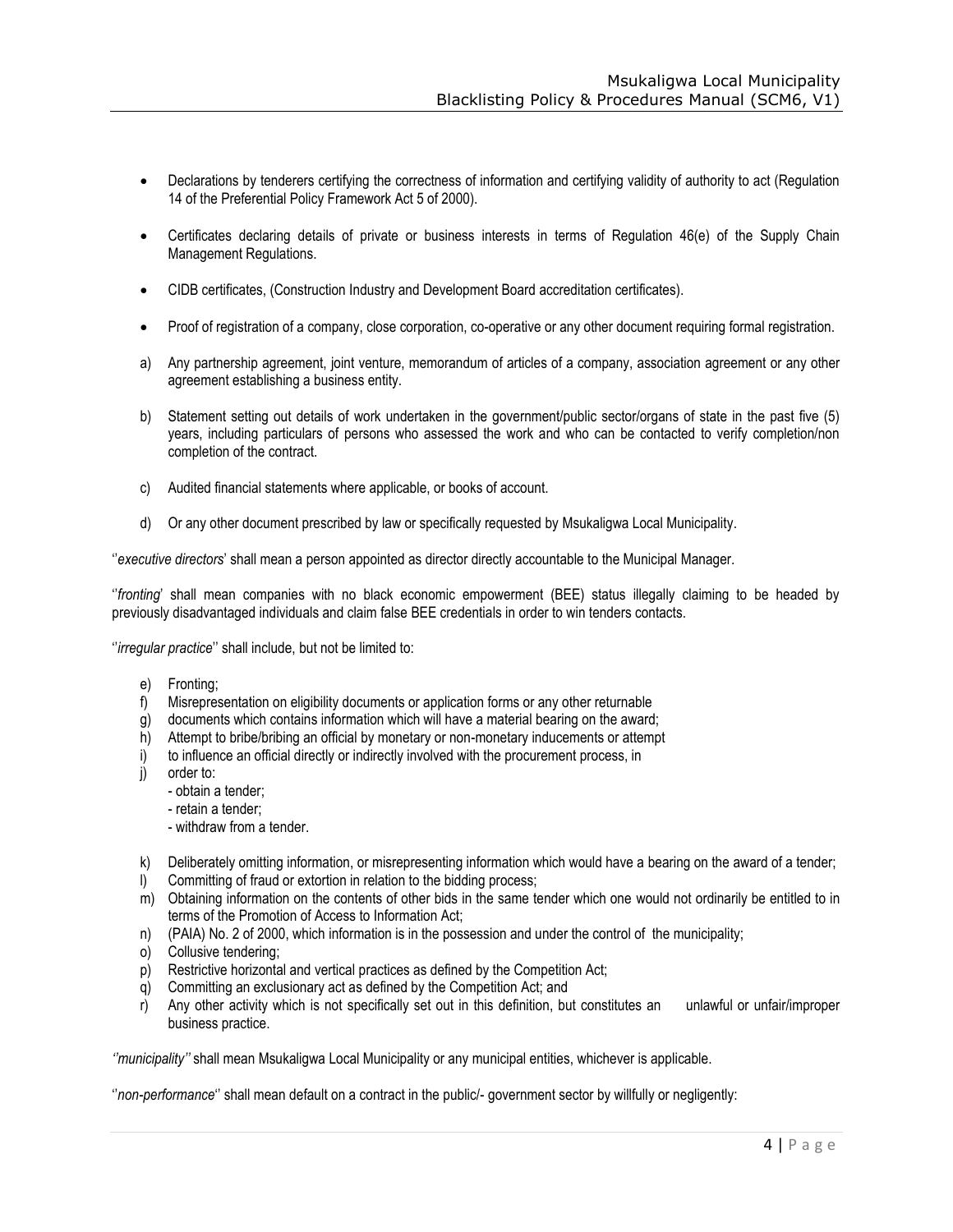- s) failing to perform at all;
- t) failing to complete work timeously without good reason;
- u) delivering defective performance, i.e. poor workmanship or substandard materials;
- v) being in breach of a material term of the contract;
- w) failing to achieve a specified participation goal as set out in the tender documents; and
- x) despite being given written notice to remedy non-performance.

"*director*" shall mean all directors who are responsible for managing the respective votes of the municipality and to whom powers and duties for this purpose have been delegated in terms of section 79 of the Local Government : Municipal Finance Management Act, Act 56 of 2003 and any other senior officials designated by the accounting officer.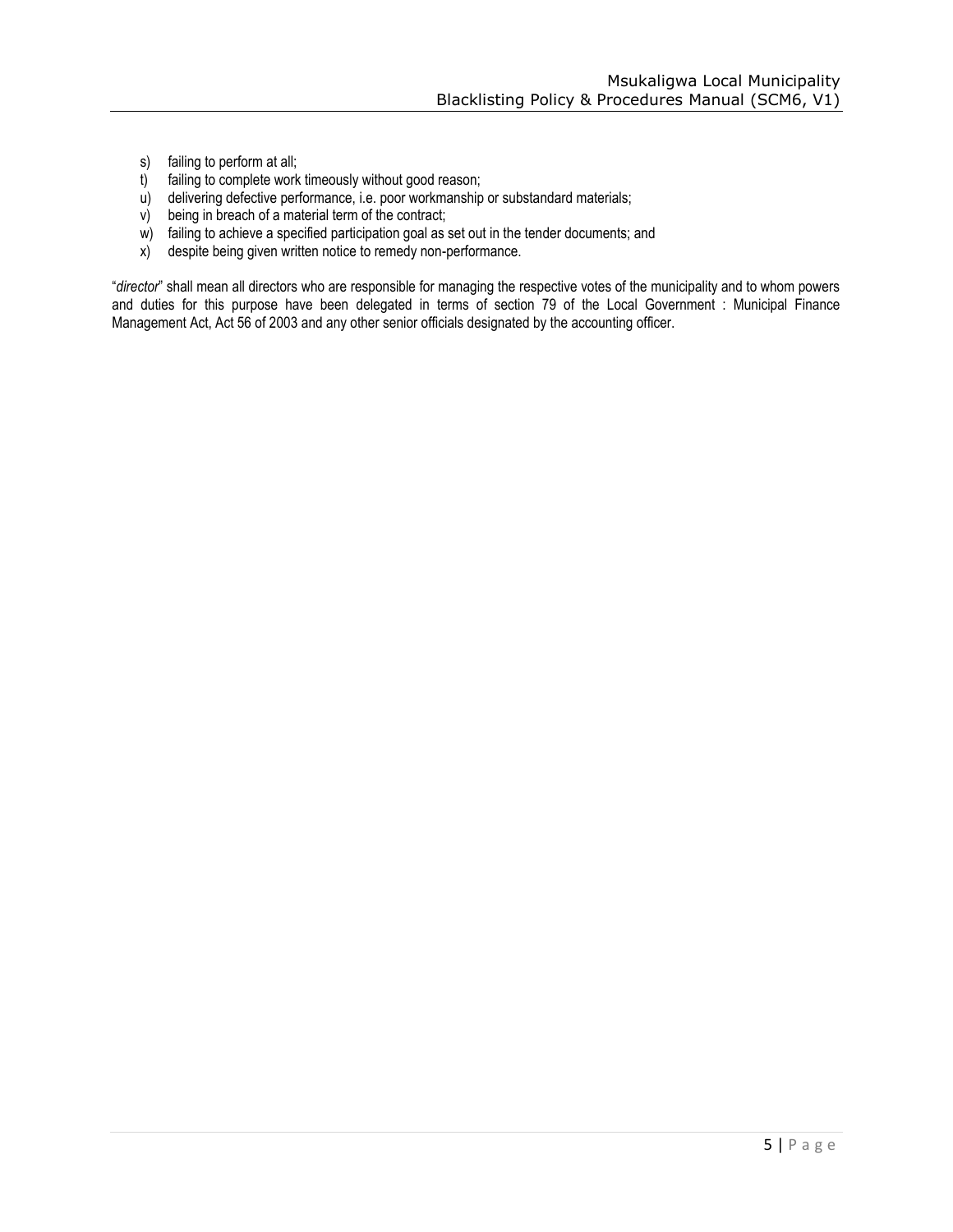# **4. OBJECTIVE**

- a) To prevent the municipality from doing business with persons, business, organizations or entities who abuse the supply chain management system by committing a corrupt, fraudulent, unfair or irregular practice/s.
- <span id="page-6-0"></span>b) To prevent the municipality from doing business with individual persons, business, organizations or entities who default on any contract performance deliberately or Negligently.
- c) To develop a uniform criteria and a fair process for barring such persons, tenderers and business entities who engage in 3.1 and/or 3.2 above.
- d) To discourage persons who are blacklisted from re-entering the procurement arena by setting up new business entities and by using existing business entities to tender for public sphere work, during the blacklisting period.

# **5. POLICY STATEMENT**

<span id="page-6-1"></span>A tenderer who is blacklisted by Msukaligwa Local Municipality or who has already been included on the National Treasury's Register of Tender Defaulters shall not be allowed to participate in the bidding for work offered by the municipality during the period of disqualification.

# **6. APPLICABILITY TO FIRMS / PARTNERSHIPS / INDIVIDUALS**

- <span id="page-6-2"></span>a) Any restriction imposed on any business entity by Msukaligwa Local Municipality will, at the discretion of the municipality, also be applicable to any partner, manager, director or other person who wholly or partly exercises or exercised or may exercise control over the enterprise.
- b) Whilst such persons are blacklisted, such persons may re-organize themselves into new entities, however such new entities will be precluded from tendering for work put out to tender by Msukaligwa Local Municipality.
- c) The onus is on the contractor who is so blacklisted to advise his business associates and/or partners that he has been blacklisted.
- d) As concerns existing business entities, example holding companies and subsidiaries of which the blacklisted entity/person is a member, shareholder, associate, and the blacklisting committee may at its discretion depending on the level of complicity of the blacklisted person/entity in the current blacklisting application blacklist such entities.

# **7. GROUNDS FOR BLACKLISTING**

- a) Committing an irregular practice/s as defined above.
- <span id="page-6-3"></span>b) Failing to achieve a specified goal as is stipulated in the tender document in terms of Regulation 15(1) of the Preferential Procurement Regulations.
- c) Committing of any offence as set out in section 12 and 13 of the Prevention and Combating of Corrupt Activities Act 12 of 2004.
- d) Persistent non–performance as defined above.
- e) A conviction in respect of a related criminal activity, by a competent court of law, for which the sentence is a term of imprisonment of not less than six (6) months.

# **8. PROCEDURES**

# <span id="page-6-4"></span>**Application:**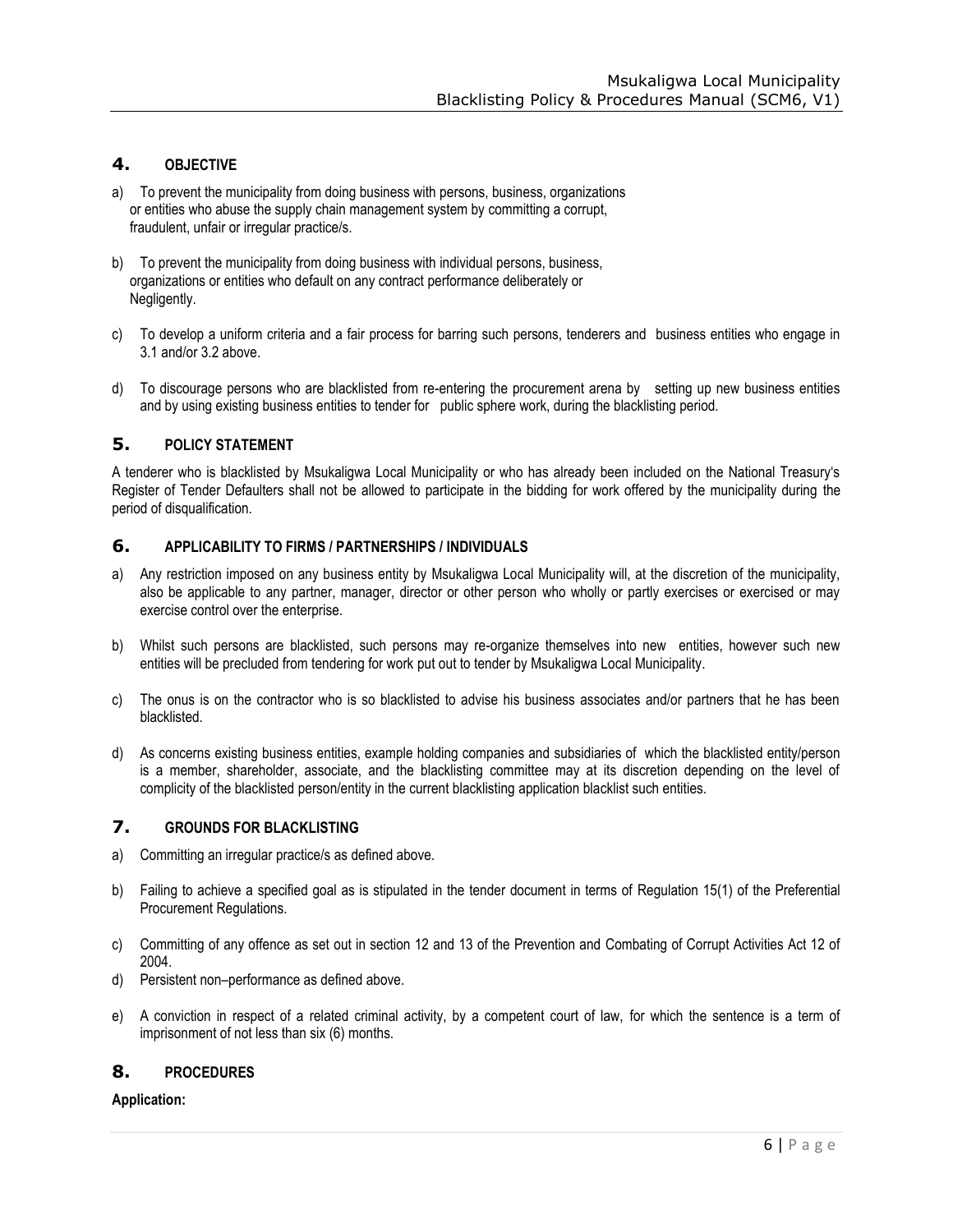- a) The complainant must apply on prescribed forms to be collected from the supply chain unit or any other department duly authorized by the accounting officer.
- b) The application form shall make provision for reasons for the application, which if not stated shall render the application null and void and shall not be considered.
- c) The applicant's application shall be signed by the relevant Executive Director.
- d) In the case of applications for blacklisting pertaining to construction or works, where non-performance is claimed, (excluding failure to achieve specified goals) the pplication is to be accompanied by proof:
	- I. that the contractor has been advised in writing of his nonperformance and had been given an opportunity to remedy the non-performance, a certificate from a consultant registered engineer, or an internal report from a suitably qualified official confirming the nonperformance and failure to remedy.
	- II. in addition, a final demand must be issued by accounting officer or any duly authorized official requesting the contractor to perform not later than fourteen (14) days from the date of the notice.
	- III. in the case of applications in respect of contracts other than contracts mentioned above and failure to achieve specified goals a copy of all notices served on the supplier/contractor to perform must be attached to the application.

# **9. NOTIFICATION**

- a) The completed application form shall be lodged with the supply chain management unit or any duly authorized department by the accounting officer.
- <span id="page-7-0"></span>b) Supply chain management unit or any duly authorized department shall send out a notification to the person or entity against whom the application is made.
- c) The notice shall be sent by registered post or delivery by hand to the person/entity concerned.
- d) The notice shall set out:
	- i. The basis of the claim, together with all supporting documents.
	- ii. The time period within which the respondent is to respond, by furnishing reasons; why he/she/it should not be blacklisted.
	- iii. The place for the delivery of the response.
- e) The respondent shall be expected in his response to indicate whether or not he admits or denies the allegations and the reasons for denial, if applicable and why the sanction should not be imposed.
- f) The blacklisting committee shall make its determination based on the application and response.
- g) Should either the complainant or the respondent wish to give oral evidence then this must be indicated in writing with the filing of the application and response, respectively.

# **10. NOTIFICATIO OF DATE**

- a) The supply chain unit shall upon receipt of the response then advice the respondent and the complainant of a date for consideration of the matter.
- <span id="page-7-1"></span>b) This notice shall:
	- iv. Advise both parties of the date for consideration by the blacklisting committee which shall be a date not less than twenty (20) calendar days from the date of the notice.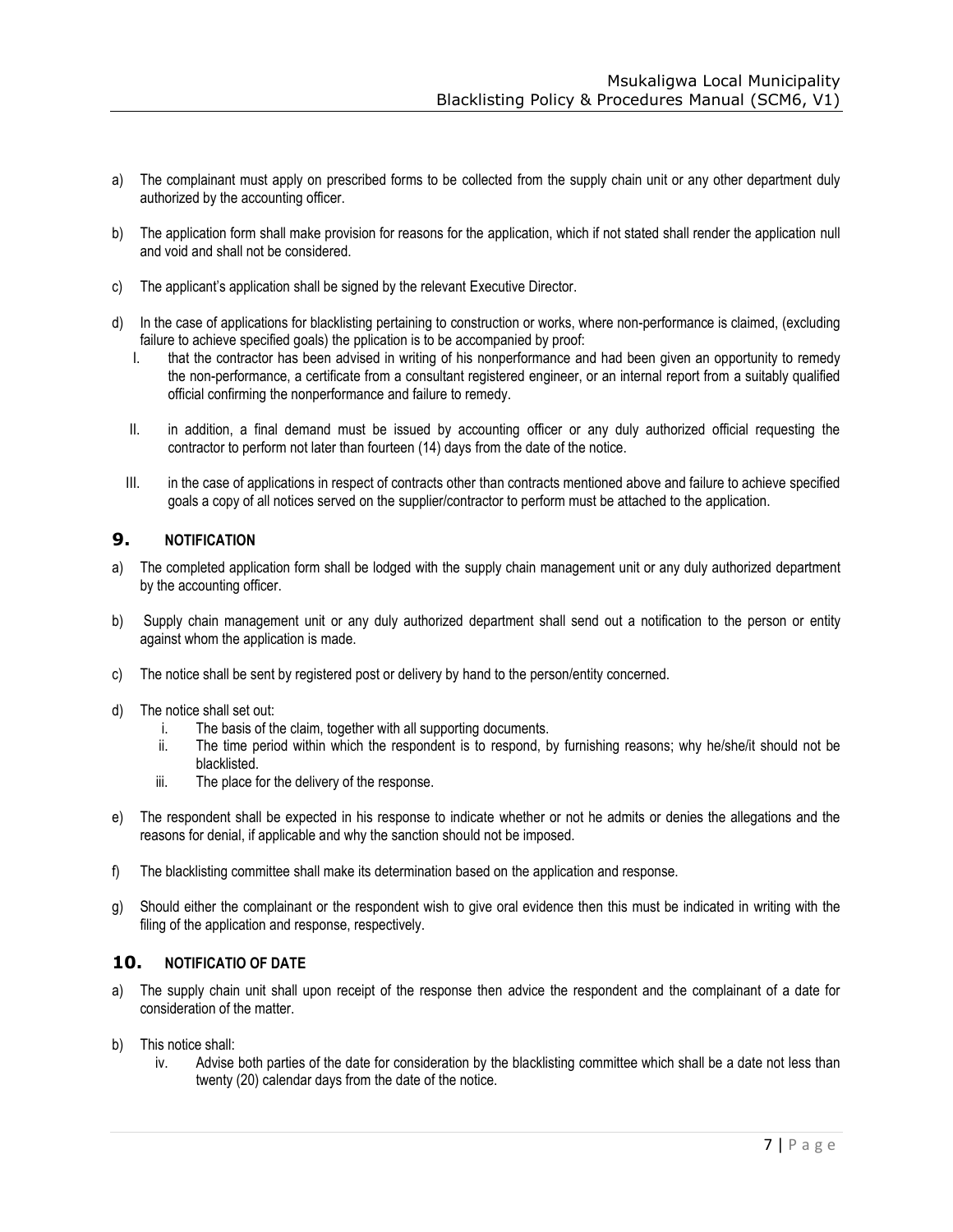- v. The respondent may submit, a statement setting out the basis of any denial and any supporting documents, and should he/she/it wish to present evidence in person, that he/she/it is to advise so that suitable arrangements may be made.
- c) If the respondent does not respond to the first notice despite proper notification, he/she shall be deemed to have no objection and the blacklisting authority may proceed with the consideration and finalization of the matter.
- d) Any documentation received from the respondent shall be made available to the applicant, who may file a written response thereto. A copy of which shall be made available to the respondent.
- e) The hearing:
	- vi. The blacklisting authority shall on the basis of application, together with all other papers filed impose an appropriate sanction.
- f) The blacklisting authority shall not be precluded from calling for oral evidence on issues of clarity or dispute of fact.
- g) The blacklisting authority shall allow the respondent to make oral representations where he has exercised the right to do so, in advance.
- h) The blacklisting authority shall make a decision on the facts before it, and issue an order within ten (10) working days after the conclusion of the hearing.
- i) Notification of decision and order:
	- i. The supply chain unit or any duly authorized department shall advise the parties of the decision in writing within ten (10) working days of the decision being made, by enclosing in the notice, a copy of the order.
	- ii. The order shall contain the following information:
	- j) The decision:
		- i. The effective date of the sanction, the date of the expiration of the sanction and the date of commencement of the tenderer into the public tender arena, which will be the next working day, if the expiry falls on weekend or South African public holiday.
	- k) The decision notice shall enclose the order and set out the following:
		- i. The reasons for the decision.
		- ii. The right of appeal against the decision and/or sanction.
	- l) The executive committee to receive regular reports as soon as there are incidents of blacklisting.
	- m) Appeal:
		- i. An appeal against the blacklisting committee's decision shall lie with a competent court of law.
	- n) Effect of the decision:
		- i. A contractor is restricted from the effective date as set out in the order referred to above. This means that no department within the municipality may award a contract to such person/entity from the effective date to the expiry of the period set out in the order.

# **11. PUBLICATION**

<span id="page-8-0"></span>The supply chain unit or any duly authorized department shall advise the National Treasury of the decision of the blacklisting authority within ten (10) working days of any restrictions, period of restriction, reasons and the date of commencement of the restriction that it imposes against the respondent.

The supply chain unit or any duly authorized department shall publicize the findings of the blacklisting authority on its website.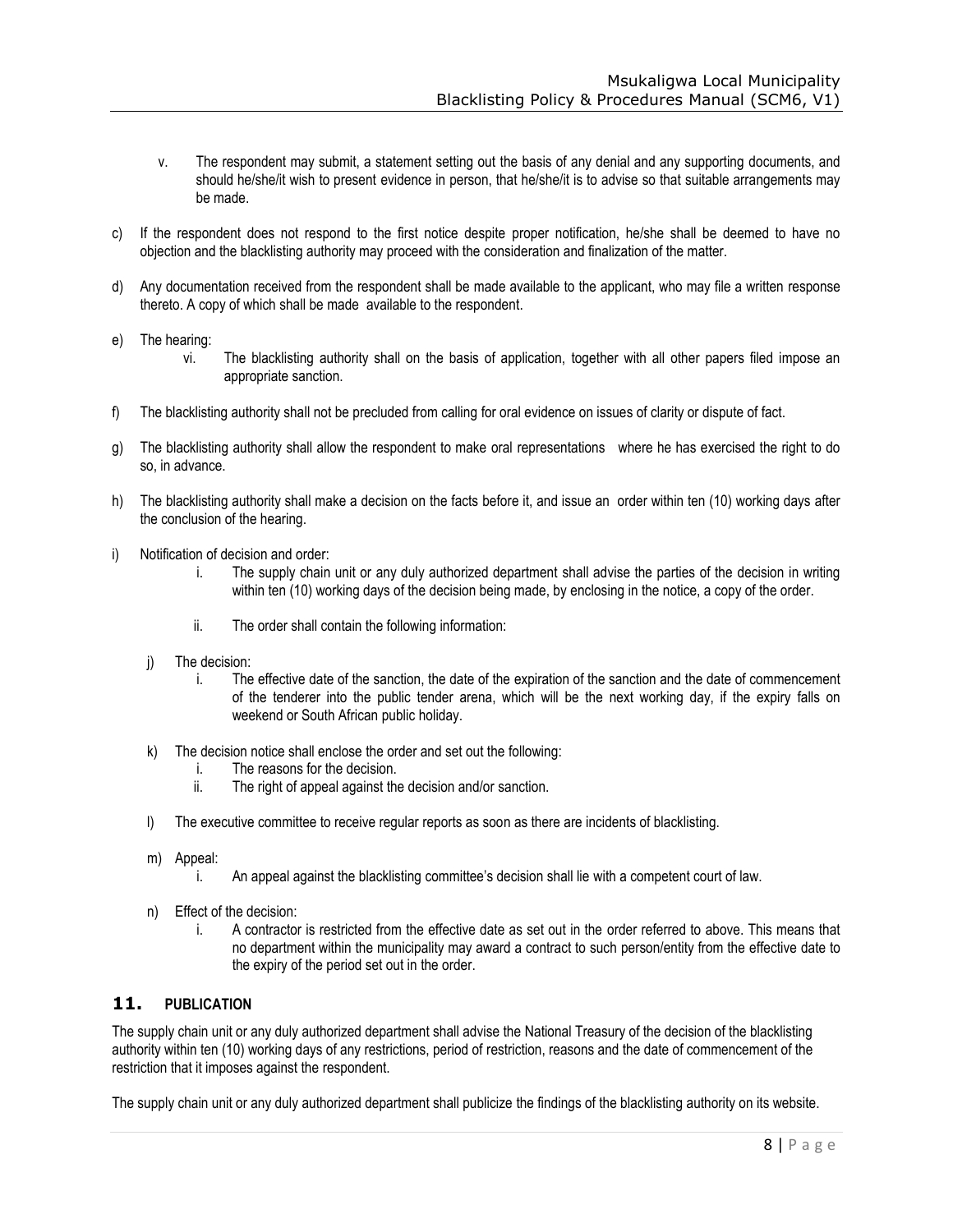# **12. UPLIFTING OF SANCTION**

- a) The accounting officer based on good reasons may amend or uplift any restriction which is imposed on the contractor by the blacklisting authority.
- <span id="page-9-0"></span>b) Application for the uplifting of the restriction must be made by the respondent.
- c) Such reasons for amendment or upliftment must be furnished to National Treasury within ten (10) working days of the amendment or upliftment.
- d) An application for uplifting may only be made after the respondent has been suspended for at least a year from the effective date of the decision where the sanction is for three (3) or more years.
- e) Furthermore if an application is refused, the applicant shall be precluded from bringing a further application for a period of six (6)months from such refusal after obtaining a legal opinion on this course of action.

# **13. ONUS**

The onus shall rest with the tenderer to ensure that he/she is removed from the defaulters list / Msukaligwa Local Municipality's website once the period of blacklisting has expired.

# <span id="page-9-1"></span>**14. SANCTIONS**

- a) If the blacklisting authority is satisfied that there are grounds to blacklist, the blacklisting authority must decide on the blacklisting period based on the merits of each matter.
- <span id="page-9-2"></span>b) The blacklisting authority shall take into account, inter alias, the following:
	- y) the seriousness of the offence;
	- z) previous similar conduct in bidding processes in other municipalities and Msukaligwa Local Municipality when imposing the sanction;
	- aa) the hardship/inconvenience that has been occasioned by the tender/contractor's conduct;
	- bb) other remedies which the municipality has/may invoke; and/or the financial logs by the municipality.
- c) The municipality shall not be precluded from invoking its conventional remedies in law.

# **15. COMPOSITION OF BLACKLISTING COMMITTEE AND THE APPOINTMENT OF**

# **MEMBERS**

- <span id="page-9-3"></span>d) The blacklisting committee shall be established by Msukaligwa Local Municipality to consider applications for the restricting of tenderers and contractors who wish to do business with the municipality / are already doing business with the municipality.
- e) The blacklisting committee shall be appointed by the accounting officer of the municipality, in collaboration with the Council.

#### **Criteria for appointment:**

#### **The blacklisting committee must consist of at least the following disciplines:**

- f) Executive Directors;
- g) Assistant Director responsible for supply chain management;
- h) Director responsible for legal and administration;
- i) Legal expert;
- j) Any other director as delegated by the Municipal Manager.
- k) Such a committee must consist of at least four (4) directors and a minimum of seven;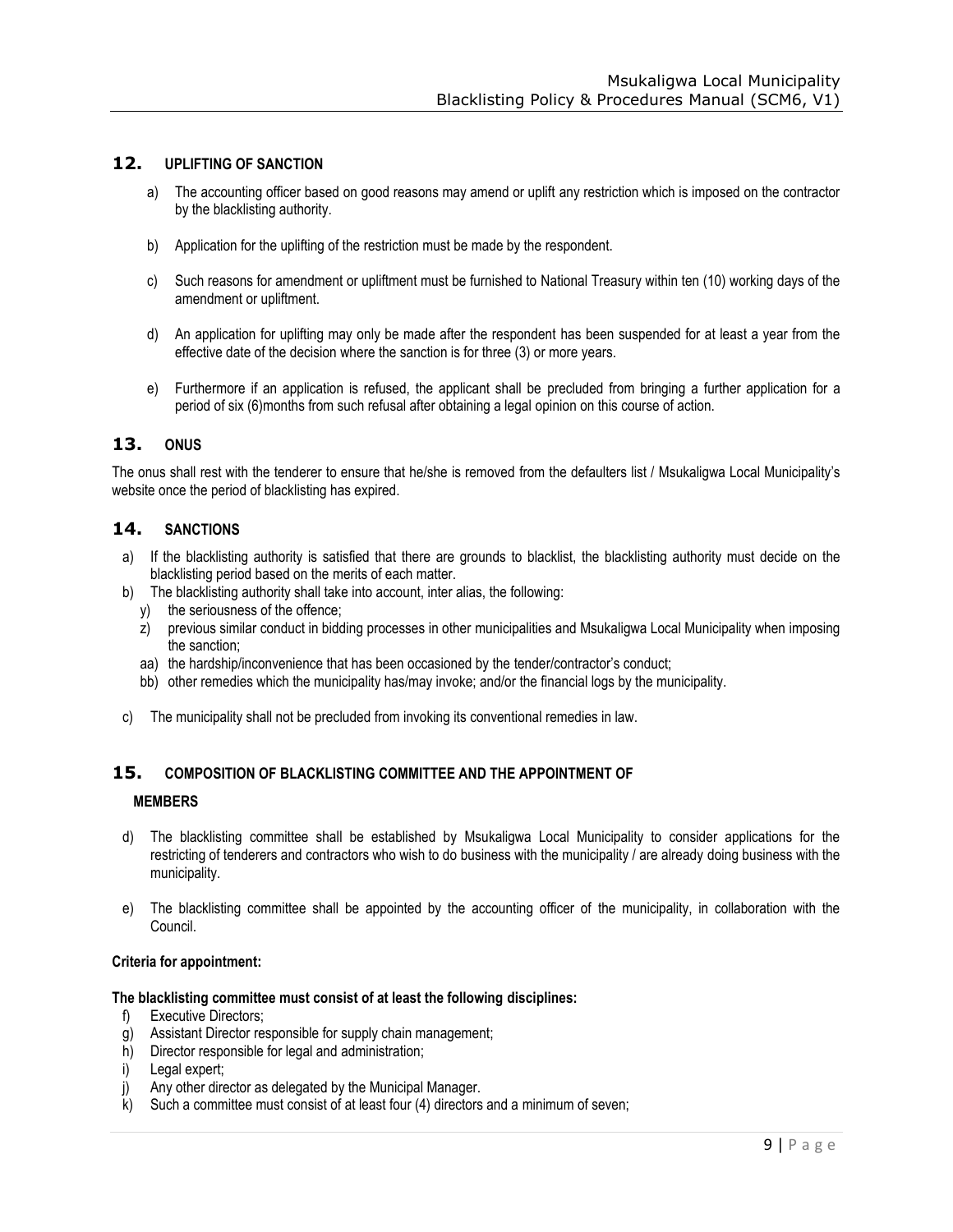l) Members constituted as follows:

#### **Chairperson**

Where possible, the chairperson should be an attorney, with particular experience in law, administrative justice issues and constitutional issues.

#### **Vice-chairperson**

An official on at least a Director level.

#### **Members**

Cross functional teams consisting of senior officials or advisors may be co-opted on account of their specialized knowledge.

#### **Secretariat**

A departmental official must be made available to act as secretary.

#### **Quorum**

There shall be at least four (4) number of persons in attendance for the full duration of the meeting. A duly convened committee at which a quorum is present shall have all the powers vested in them by this policy.

#### **Secondment**

For the purpose of continuity and not to delay meetings, the accounting officer may also appoint secondi to temporary replace members that are absent from meetings due to illness, leave, etc. The accounting officer will also decide whether or not such secondment will have the same powers than members.

#### **16. Duties and powers of the various office bearers**

#### <span id="page-10-0"></span>**Chairperson:**

- a) Has a casting vote as well as a deliberate vote;
- b) Retains all his/her rights as a member;
- c) May adjourn a meeting;
- d) May rule on points of order which will be final; and
- e) May withdraw any proposal or other matters under discussion before it is put to the vote; and convene extraordinary committee meetings on request.

#### **The chairperson shall:**

- f) Maintain order during a meeting and ensure that business is conducted in an orderly manner;
- g) Before opening a meeting, ensure that it is properly constituted;
- h) Protect the rights of every member;
- i) Vacate his seat to the vice chairperson, should he/she wishes to partake in a discussion in a partial manner;
- j) Regulate participation in discussions;
- k) Deal with items in sequence of the agenda;
- l) Ensure that members know exactly what they are required to vote on;
- m) Ensure that only one member holds the floor at any one time;
- n) Provide guidance by directing the meeting, but shall not dominate;
- o) Conduct meetings in a formal manner; and
- p) Formulate the decisions to be minuted clearly and sign and approve the minutes after they have been verified for correctness.

#### **Vice-chairperson:**

- q) The vice-chairperson has the same powers and duties as those of members and in addition, where necessary, shall –
- r) In the absence of the chairperson, preside as chairperson; and
- s) Take the seat of and act as chairperson, should the chairperson wishes to partake in partial discussions.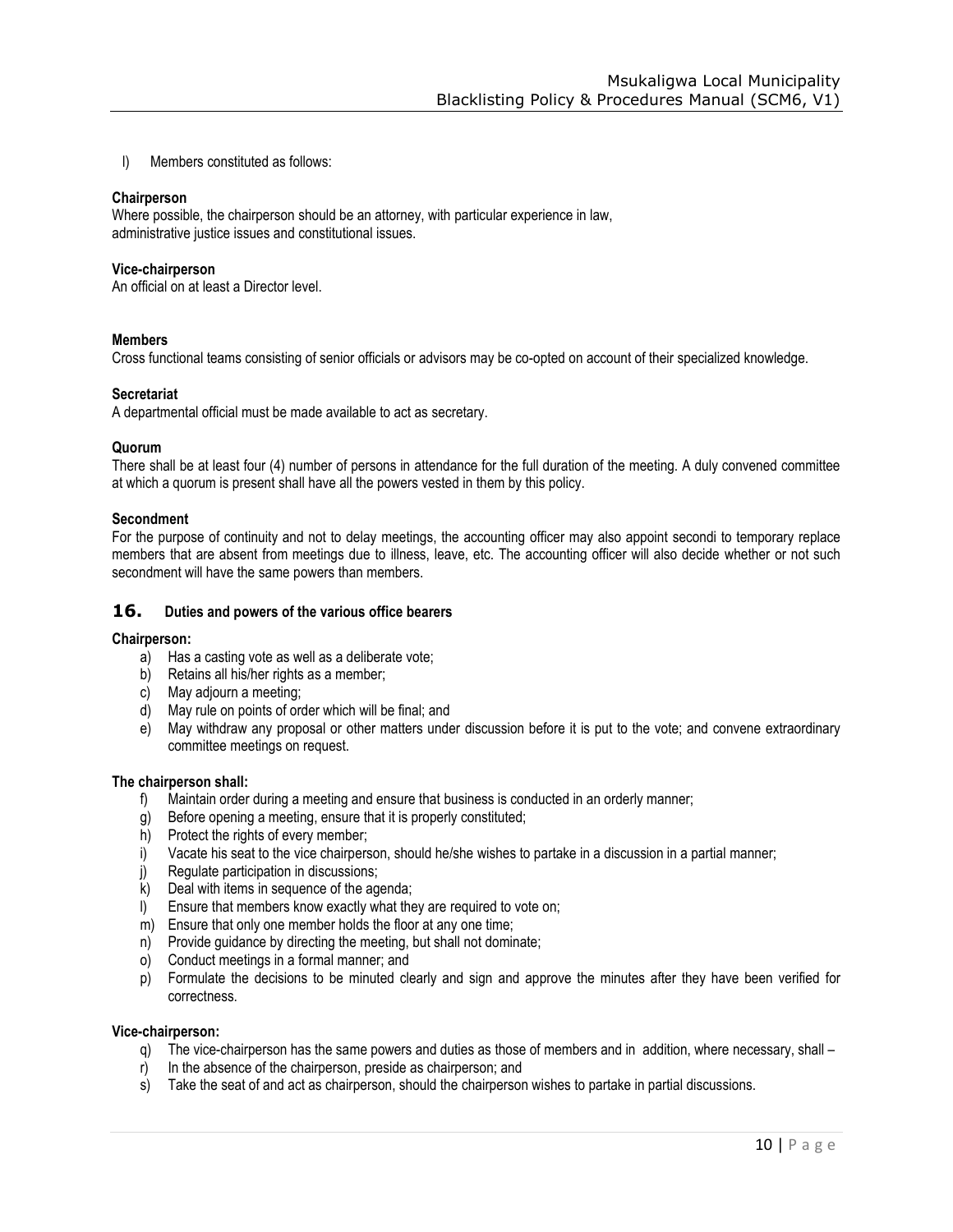t) In the event when both the chairperson and vice-chairperson are absent from a meeting, the members present may elect one (1) of their members to preside at such meeting.

# **Secretary:**

# **The secretary shall –**

- u) In conjunction with the chairperson compile an agenda and determine dates of meetings; give notice of proposed meetings to committee members;
- v) Process and distribute all submissions/reports together with the agenda to committee members at least three working days before the actual meeting takes place;
- w) Minute all decision taken at meetings;
- x) Adhere strictly to the stipulations of the National Archives of South Africa Act, No.43 of 1996 and accompanying directives;
- y) Ensure that the proceedings at meetings are recorded mechanically;
- $\overrightarrow{z}$  Give written feedback of all decision taken by the committee;
- aa) Be responsible for all the administrative tasks of the Committee; and
- bb) Furnish copies of minutes required.

#### **Members:**

Members of the committee shall –

- cc) Be fully conversant with the powers and limitations of the committee as well as all directives pertaining to blacklisting, including the relevant sections of the MSCM Regulations, Preferential Procurement Policy Framework Act and accompanying regulations, all directives and circulars issued by National Treasury as well as the delegated powers issued by the accounting officer and at all times act in accordance with above-mentioned legislation, regulations and procedures;
- dd) Apply their mind to matters at hand in order to take meaningful and accountable decisions and in the event of doubt or uncertainty, to propose that matters be referred back for clarification;
- ee) In advance, furnish a written apology should he/she not be able to attend a meeting;
- ff) Strive to be punctual for meetings and stay for the duration of a meeting;
- gg) Prepare properly for each meeting by studying the agenda and submission/reports;
- hh) Be familiar with meetings procedures in order to make a contribution in the correct manner; and
- ii) Refrain from repetition and duplication of contributions by other members.

#### Members have the right to –

- ji) Have advance knowledge of the agenda;
- kk) Submit proposals and participate in proceedings;
- ll) Vote; and have a dissenting voice, as well as the member's reasons therefore, recorded.

Co-opted members/advisors -

mm) Co-opted members/advisors have the same powers and duties as members but excluding the right to vote on any matter under discussion.

# **17. MEETING PROCEDURES**

#### <span id="page-11-0"></span>**Notice of meetings:**

- a) The agenda/committee pack of a meeting serves as the programme of the meeting, the agenda/committee pack shall be made available to members at least three working days before the actual meeting.
- b) To fully consider the committee pack prepared for members in advance.
- c) To fully understand Msukaligwa Local Municipality's procurement processes and the legislation and policy dealing with municipal procurement.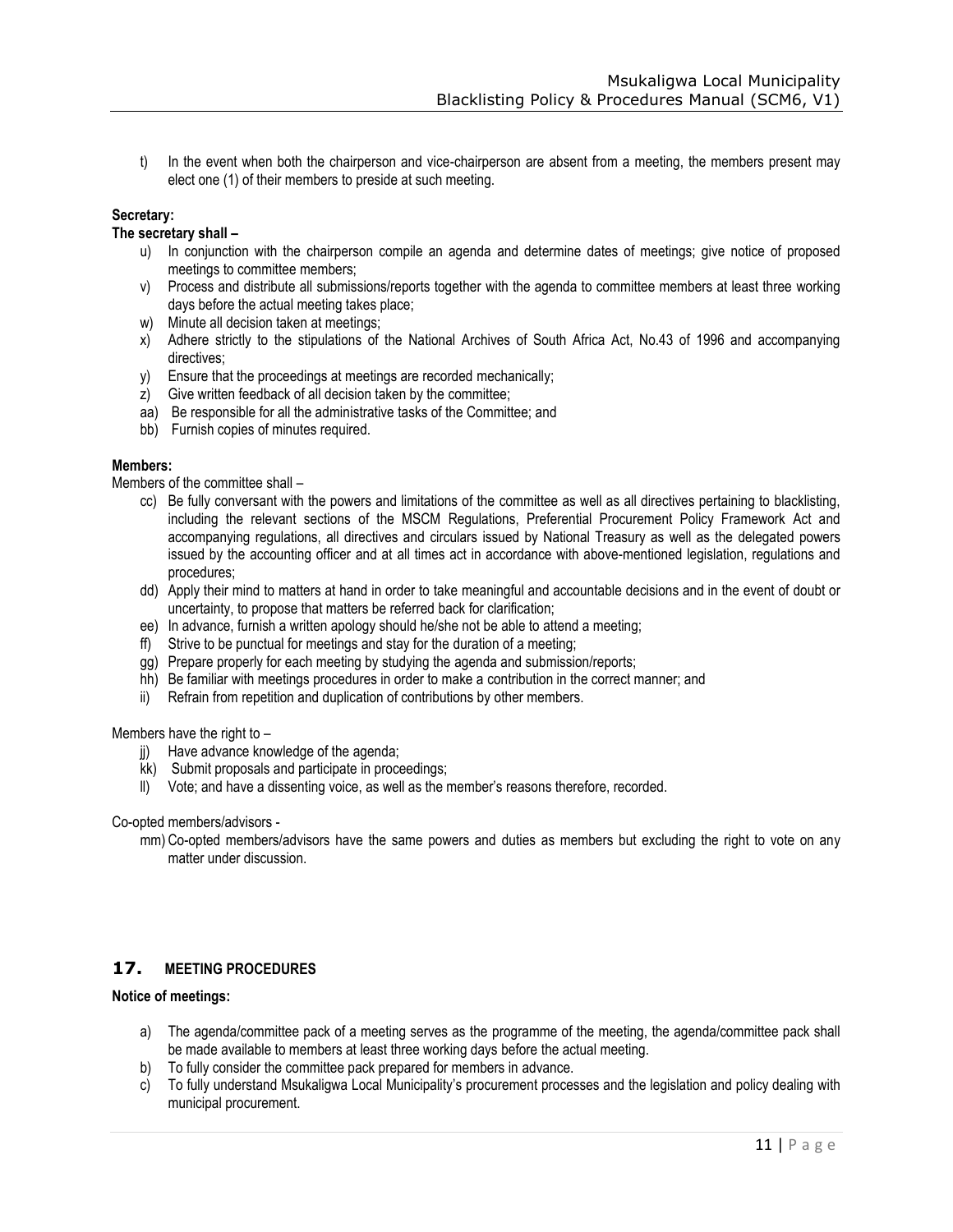- d) To apply themselves with diligence to the matter at hand.
- e) To pronounce on the matter, having had regard to the merits of the matter, by either restricting the tenderer/contractor and imposing upon him an appropriate sanction, or by dismissing the application.
- f) To prepare an order duly signed by the committee chair.
- g) In order to afford members the opportunity to prepare for the meeting, the agenda shall be made available to members at least three working days before the actual meeting.

#### **Submissions / reports to the committee:**

h) All submissions/reports to the committee must be in writing.

#### **Minutes:**

- i) The minutes will be the written record reflecting in a brief, clear and impartial manner the decisions of the committee. The signed minutes will serve as proof of the decisions of the committee.
- j) Should a member wish to have a specific matter other than a decision recorded, it must be specifically requested. A member's reasons for dissenting voice must also be recorded.
- k) Proceedings are also recorded mechanically to enable the secretary to prepare verbatim reports when required by a court of law.

#### **Register:**

- l) Members shall sign a register at each meeting, serving as attendance register as well as an undertaking to confidentiality of that meeting.
- m) This register will also provide for the declaration of interest.
- n) Any interest which may infringe, or might reasonably be deemed to infringe on member's impartiality in any matter relevant to their duties, must be recorded.
- o) Members must declare and record all gifts and invitations accepted to social events received from suppliers in the register.

#### **Chairperson:**

p) Each meeting will be presided over by the chairperson. In the absence of the chairperson, the vice-chairperson will preside as chairperson, in which case he/she

will occupy the chair for the whole meeting, even if the chairperson should arrive

during the course of the meeting.

q) Every member attending the meeting owes deference to the chairperson and may be

removed if that person does not respect the authority of the chair.

#### **Point of order:**

r) A member may speak on a point of order only if he/she is of the opinion that there has been a departure from the rules of order, example, an objection against improper language used, that a speaker has transgressed, etc.

# **18. CONDUCT OF OFFICE BEARERS**

- a) Rights and responsibilities of committee members;
- <span id="page-12-0"></span>b) A person as a member of the committee obtains rights as a share in the control of the matter for which the meeting is constituted and the member may exercise this right by making proposals, voting, etc. a member's conduct at the meeting must however no infringe on the rights of others.
- c) A member's conduct at the meeting must however not infringe on the rights of others.

# **Members must accept that –**

- a) The chairperson must be respected;
- b) The chairperson has the right to interrupt and ask a member to stop speaking if address is repetitive or irrelevant to the matter under discussion;
- c) A member must stop speaking if ruled out of order by the chairperson;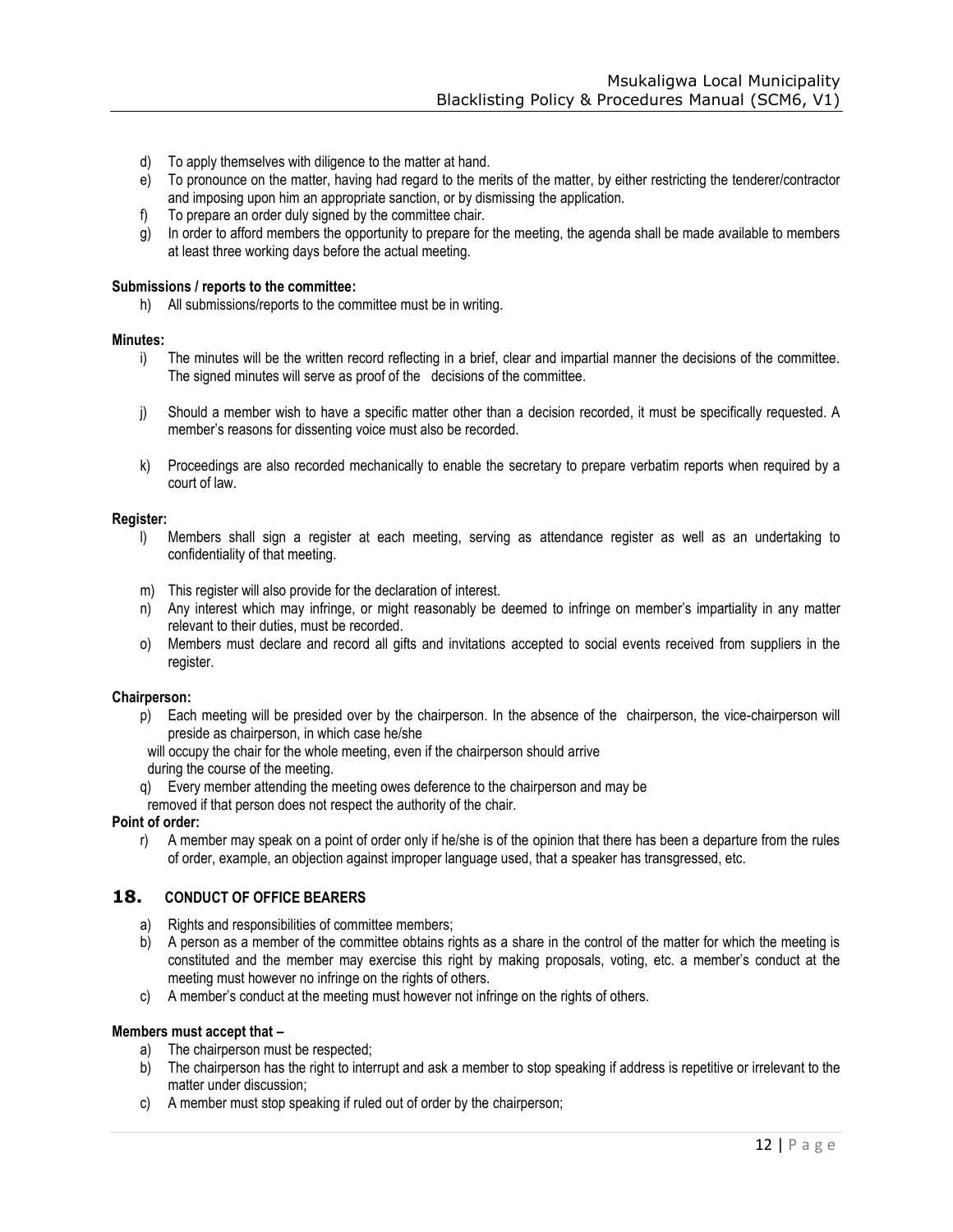- d) Decisions are taken by general consensus or by show of hands when matter is decided upon by voting; and
- e) Once a decision has been taken it is final and not open for discussion unless additional information which was not available at the time of decision making can be produced.

# **19. PRESCRIBED FORMS**

<span id="page-13-0"></span>Attached as annexure to the blacklisting policy are the prescribed forms which must be used in the blacklisting procedures:

- f) Blacklisting application forms (Annexure A)
- g) Notification forms:
- h) Notice of non-performance (Annexure B)
- i) Notice of final demand by accounting officer (Annexure C)
- j) Notice of bidder of application to blacklist (Annexure D)
- $k$ ) Notice of the decision (Annexure E)
- l) Blacklisting by appeal authority (Annexure F)

# **20. REVIEW**

This policy will be revised annually to ensure it complies with changes applicable legislation and regulation.

# <span id="page-13-1"></span>**21. SHORT TITLE**

<span id="page-13-2"></span>This policy shall be called the blacklisting policy of the Msukaligwa Local Municipality.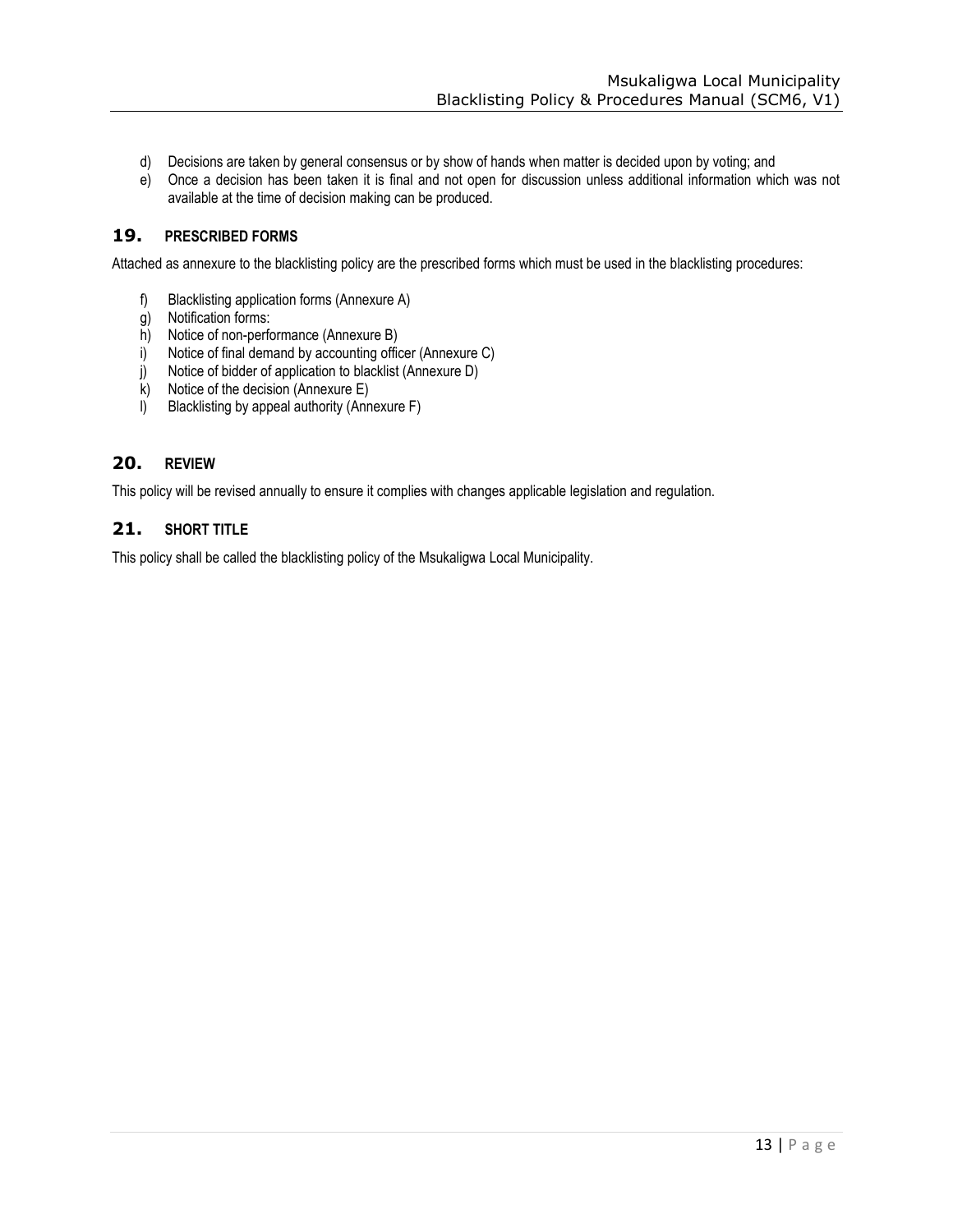# **ANNEXURE A**

# **BLACKLISTING APPLICATION FORM"**

#### **APPLICATION**

- Name of the department and cluster making application;
- Name of and capacity of official making the statement on behalf of the department;
- How is the official in above involved in this contract/tender on which this application is based?

# **DETAILS OF CONTRACT / TENDER**

- Is the tender/contract for supply of goods/service or a construction/works contract?; goods/services construction/works (please indicate with a 'x');
- Name of department which is the owner of the tender/contract and the tender/contract number and description;
- When did the tender/contract commence?
- Is the tender/contract complete? If not, at what stage is the contract currently?
- If the contract was terminated, when was the contract terminated, for what reasons and by whom was contract terminated?
- If the contract has been terminated, the applicant is to attach copies of all notices which have been served on the contractor, placing him in breach/advising of termination and calling on the contractor to perform
- What process was followed to remedy the contract/tender.
- Attach proof of documentation (written letter of non-compliance, final document notices served)?

# **REASONS FOR APPLICATION**

- The applicant is to state the basis of this application, and to attach a statement in support of thereof. The statement is to set out in detail all particulars of the basis of the claim, as this will be used as evidence on which the blacklisting committee will make its decision.
- In the case of non-performance, a certificate from a registered engineer (in works contracts), or suitably qualified person (in contracts other than works contracts) onfirming the nonperformance is to be accompanied by the statement, referred to above.
- All supporting documentation, such as the tender/contract/performance or progress reports, notices served, other relevant correspondence should be attached to the application.
- GENERAL (to be filled in by all applicants);
- Is the conduct of the tenderer/contractor, an offence?
- If so, in terms of what legislation. Has a report been made to the South African Police or has municipal prosecution been instituted If yes, state the Number/Case Number.
- If not, is it likely that a report will be made in the future?
- Have any other remedies been invoked against the contractor? Example, penalties or damages claimed.
- Details to be provided; does the contractor have any other contracts running concurrently with the municipality?
- Does the applicant wish to make oral representations at the hearing, or can the blacklisting committee make its findings on the statement above?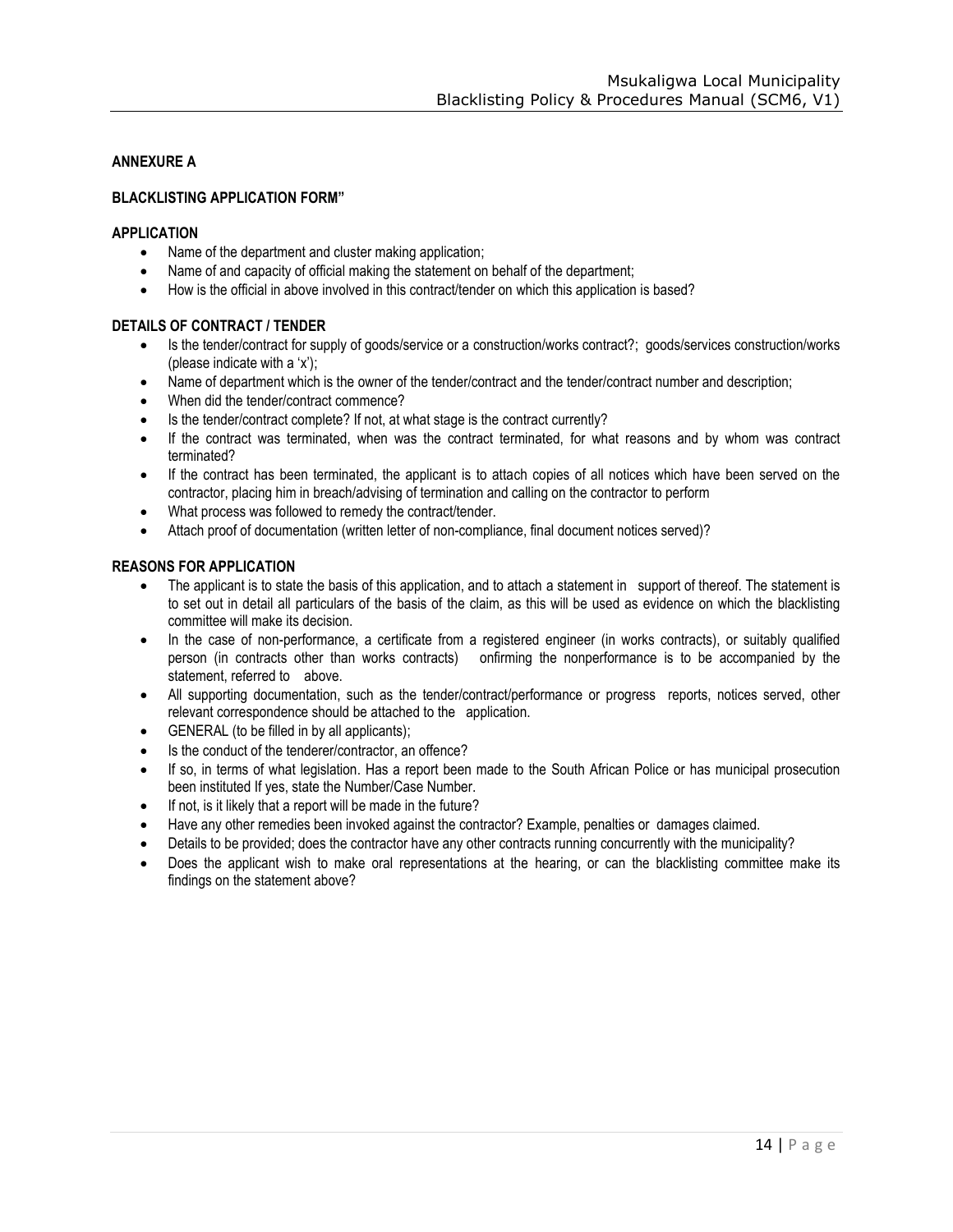# <span id="page-15-0"></span>**ANNEXURE A**

**DOMICILLIUM OF RESPONDENT** (Person/s / bidder / contractor against whom this application is made)

If the Domicillium of the respondent is known state the address for the purposes of serving notification in terms of the blacklisting guidelines.

| Signed at:  Date of Application: |
|----------------------------------|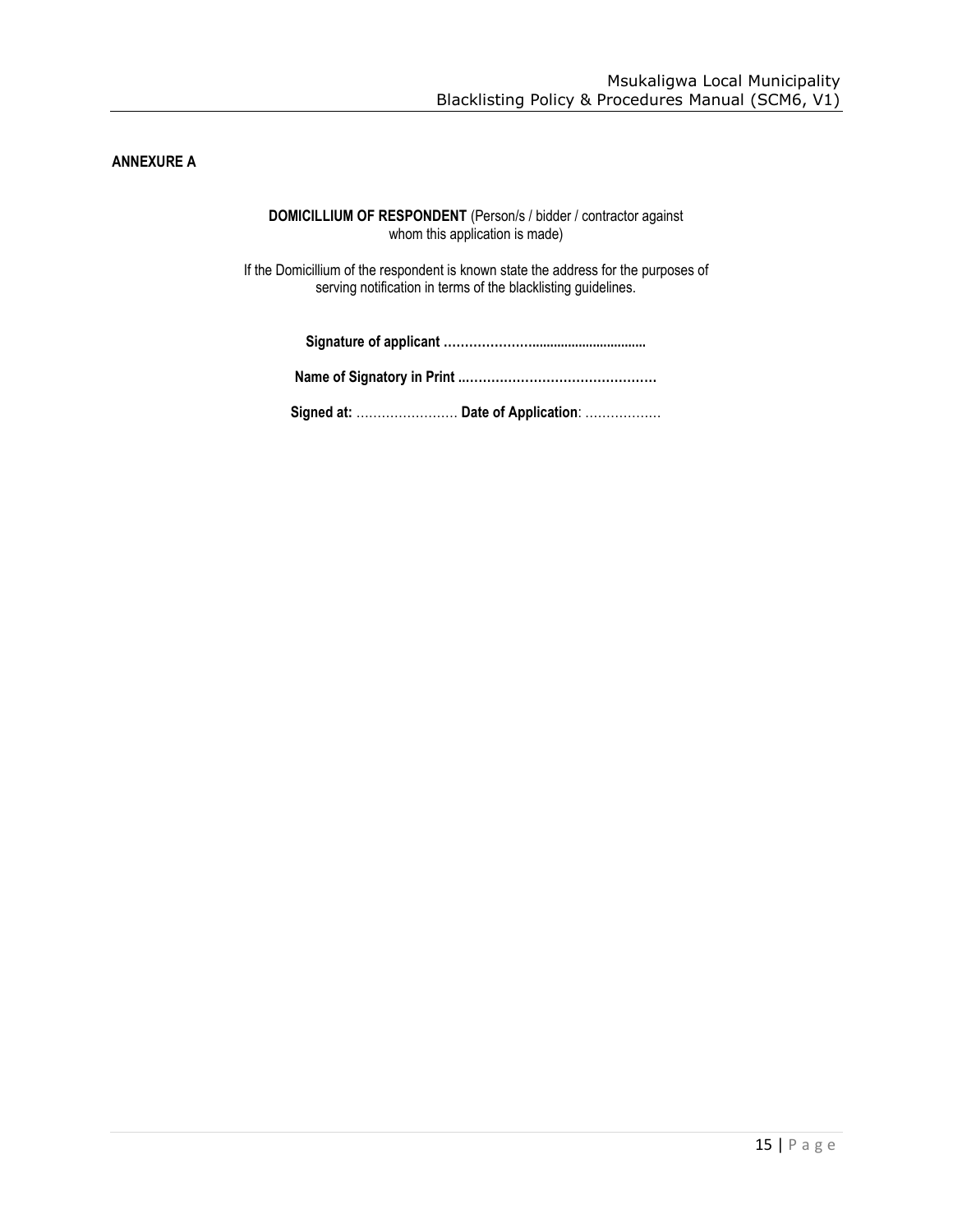<span id="page-16-0"></span>**ANNEXURE B**

# **NOTICE 1**

The name of contractor and details By Registered Post / Hand Delivery Date of Notice (this is extremely important) Sir

# **NOTICE OF NON-PERFORMANCE / BREACH OF CONTRACT NO: …………**

You are hereby notified that you have failed to perform this contract satisfactorily in that you have not …………………………………………………………………….. at all/timeously/according to an acceptable standard (\*delete whichever is not applicable).

You are hereby requested to regularize your non-performance/breach within fourteen (14) days from the date of this letter, by doing failing which the municipality shall have the right to cancel this contract, institute a claim for damages, and invoke any other remedy that the municipality may have in terms of the contract, and in law. Be further advised that should you fail to remedy the breach above, an application may be made by this department to bar you from tendering for future contracts with the municipality.

Yours faithfully

**MUNICIPAL MANAGER**

If hand delivered, make provision for signatures of persons receiving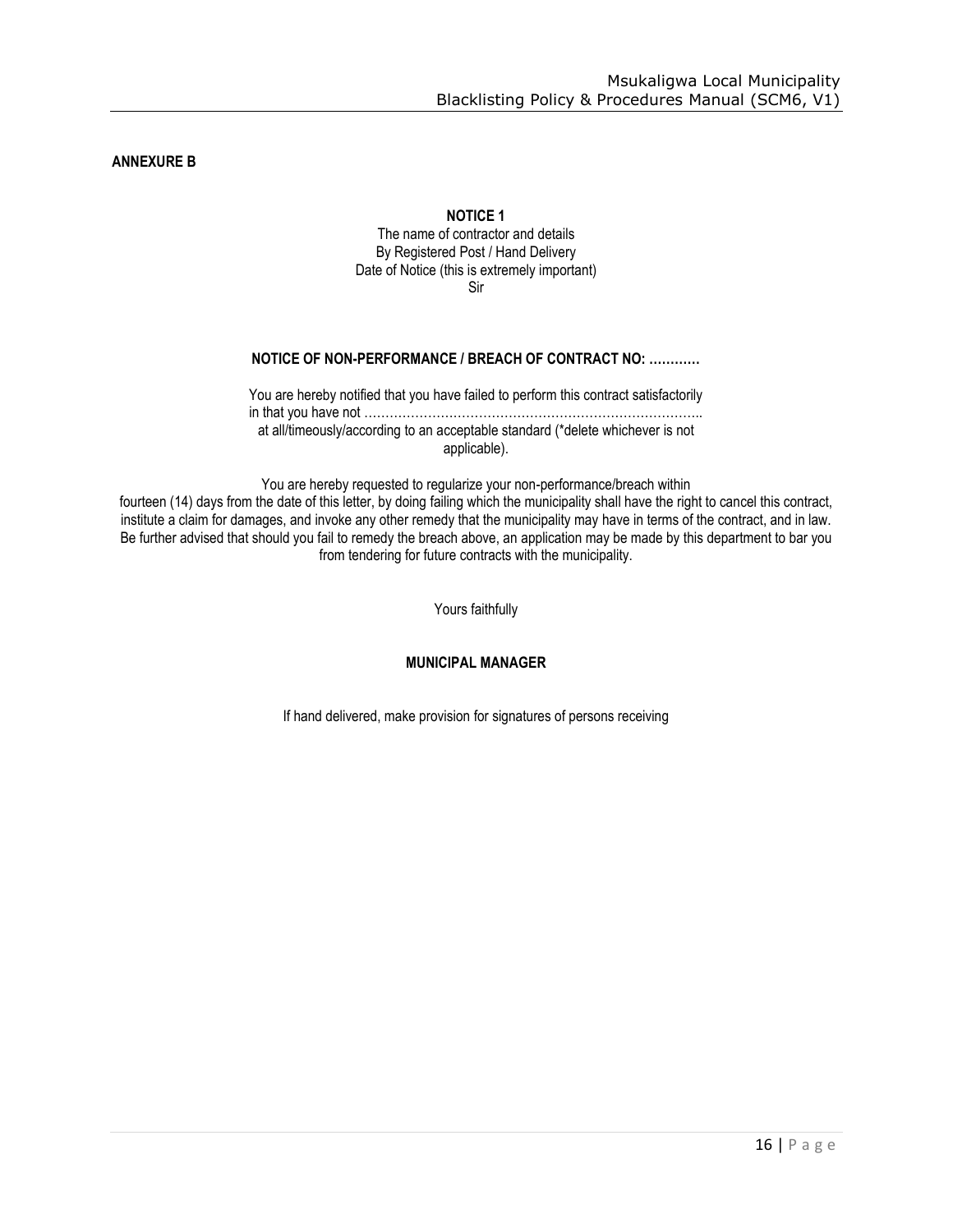**ANNEXURE C**

# **NOTICE 2**

#### Details of Contractor, as in Notice 1 By Registered Post / Hand Delivery Date (impt\*) Sirs

#### **FINAL NOTIFICATION OF NON-PERFORMANCE / BREACH OF CONTRACT**

**NO. ……….**

We refer to notice dated .................... (date of Notice 1), attach copy for ease of reference). We have been advised that despite the aforesaid notice, you have failed/refused\*(\*delete which is not applicable) to comply with the notice.

> You are hereby advised that this notification demands, that you perform as set out in the attached notice within the time period stipulated in this notice (state the date, it must be calculated as fourteen (14) calendar days), failing which the department shall despite any remedies the municipality may have set out in the notification dated ………..……. (first notice) make application to blacklist/restrict you from applying for any work within the government sector.

# Yours faithfully **MUNICIPAL MANAGER**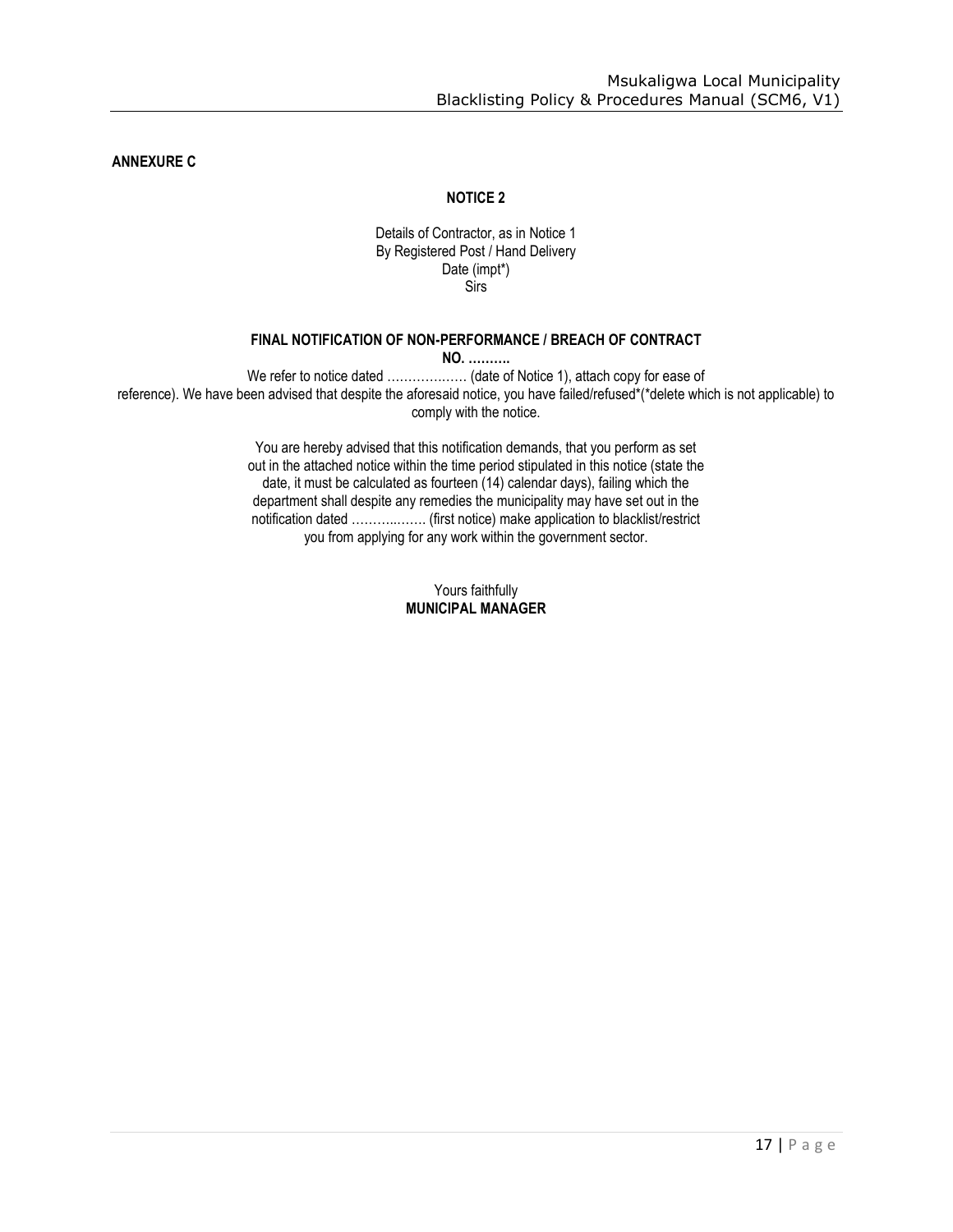**ANNEXURE D**

# **NOTICE 3**

Notification to Contractor Contractor's details Date By Registered Post / Hand Delivery Sirs

# **NOTIFICATION OF APPLICATION FOR BLACKLISTING**

Kindly take note that an Application has be made against you on ……… date at …… (venue) for the consideration of blacklisting of: ….……………………………………………………………. (name of the company)

The basis of the allegations against you are:

The likely sanction which will be imposed is restricting/blacklisting of the person/entity for a period of not more than ten (10) years. You are advised that you may oppose this application You are required to file your objections by no later than

……………………….

(date, being not more than fourteen (14) days) from date hereof, failing which it shall be presumed that you have no objections and the application shall be finalized *in absentia.*

Should you wish to give evidence orally, kindly indicate this in your response.

Yours faithfully

**MUNICIPAL MANAGER**